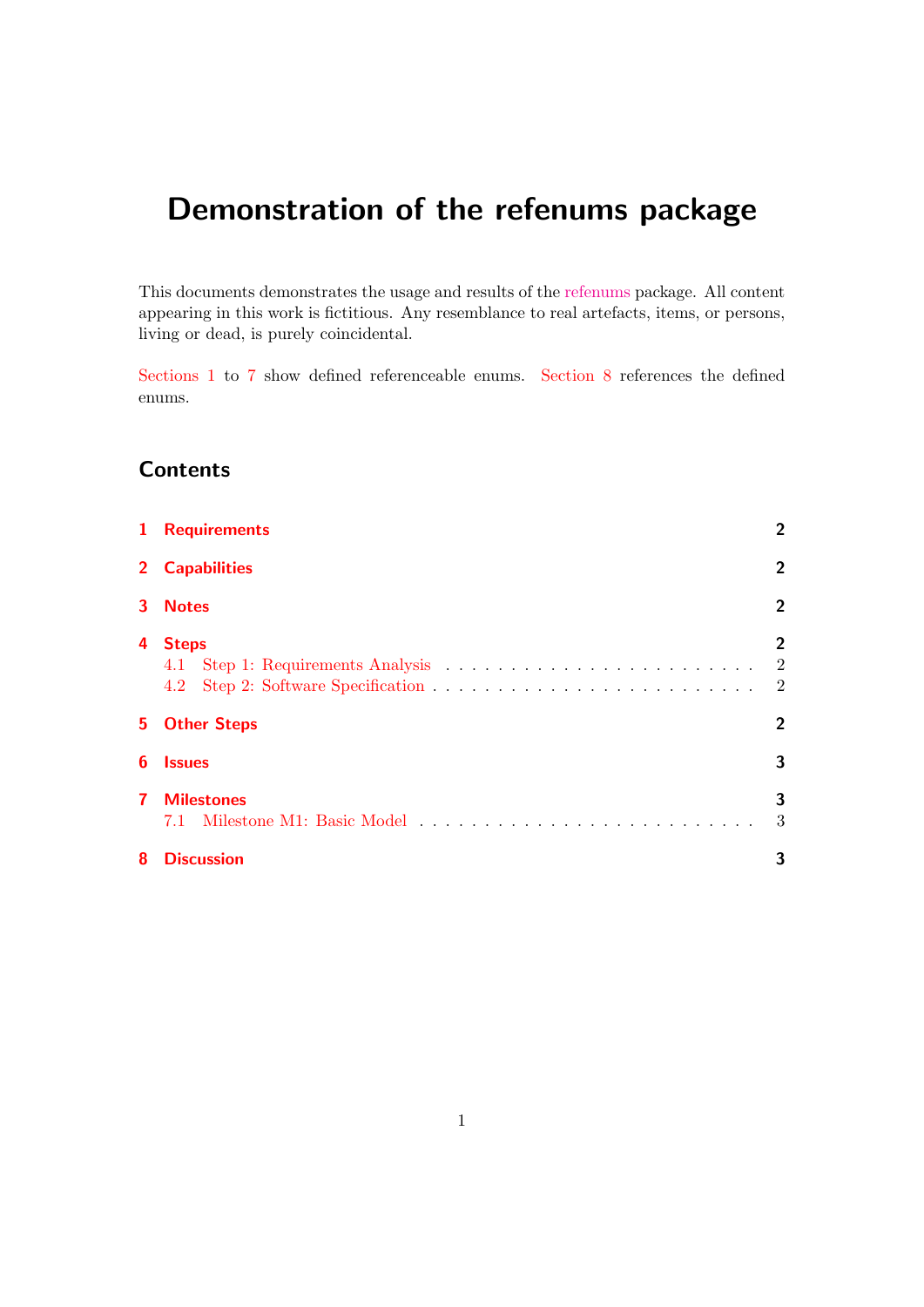## <span id="page-1-0"></span>1 Requirements

<span id="page-1-8"></span><span id="page-1-7"></span>Requirement 1 (R-1): Scalability. We see scalability as important requirement.

Requirement 2 (R-2): Portability. We also see portability as important requirement.

## <span id="page-1-1"></span>2 Capabilities

<span id="page-1-9"></span>Capability 1 (C1): Maintainability.

### <span id="page-1-2"></span>3 Notes

<span id="page-1-10"></span> $(N-1)$  Blue It should be a blue note, shouldn't it?  $(N-2)$  Red There should also be a red note, shouldn't it?

## <span id="page-1-3"></span>4 Steps

#### <span id="page-1-4"></span>4.1 Step 1: Requirements Analysis

<span id="page-1-11"></span>The heading is defined using the macro.

#### <span id="page-1-5"></span>4.2 Step 2: Software Specification

The heading is defined using the macro.

# <span id="page-1-6"></span>5 Other Steps

This section shows how an enum can be reused. One has to take care to use different labels as in the first usage.

(Step 1) Think First think. (Step 2) Work Then work.